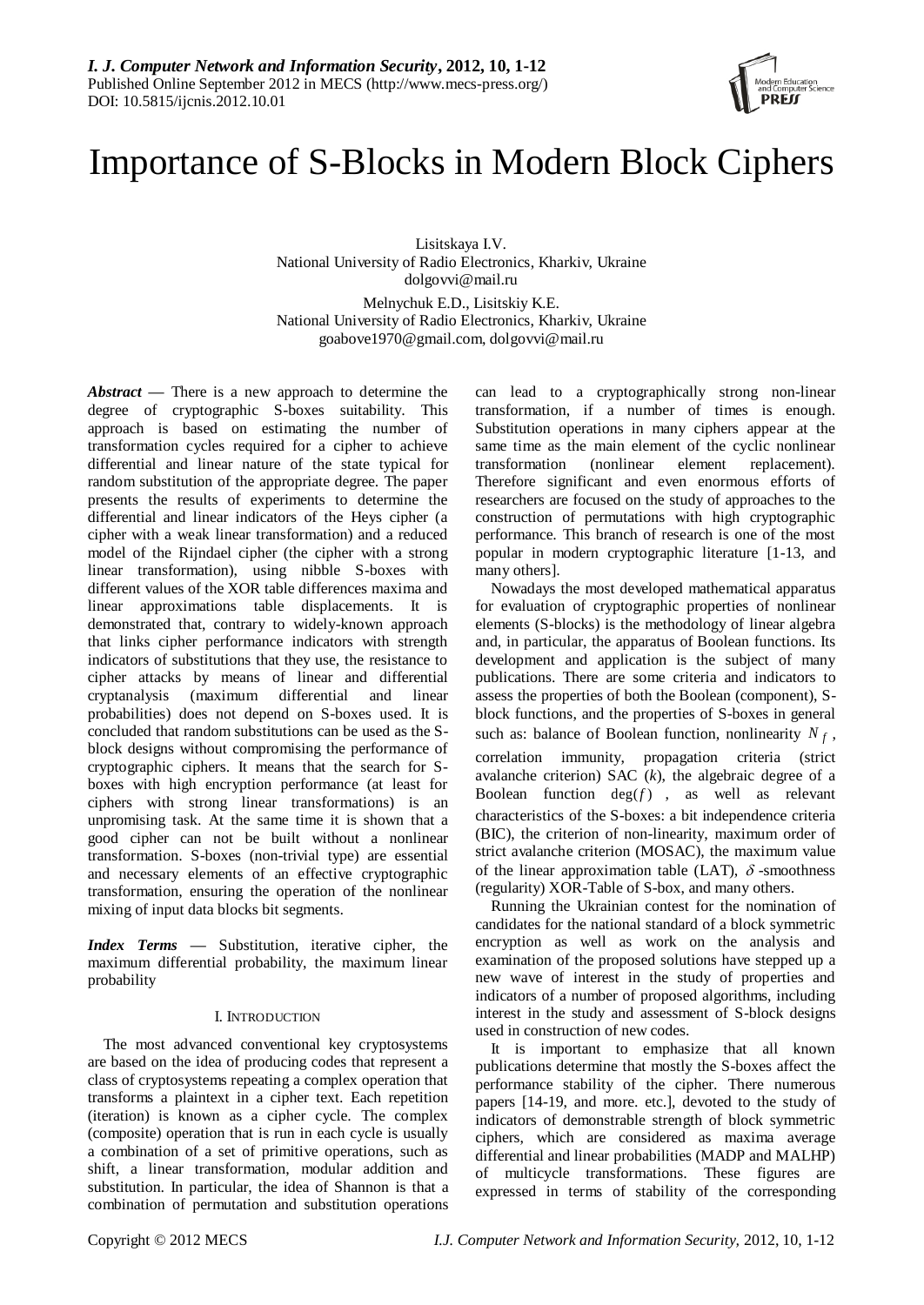values of maximum differential and linear probabilities of the S-boxes used in ciphers.

At the same time, our recent works [20-24, etc.] based on the fact that stability of modern block symmetric ciphers to resist attacks of the linear and the differential cryptanalysis does not depend on S-boxes used (S-boxes of a non-trivial type). This provision is clearly contrary to the concept developed in the literature and therefore requires thorough and convincing evidence. In this work we pose a task of a more thorough and objective study of the significance of cryptographic S-boxes in modern block ciphers.

In the first part we give a brief overview of the theory and practice of substitutions in terms of cryptographic application. In the second part we describe the method of estimating cryptographic properties of S-boxes and propose a new approach to estimate the performance and ability of block symmetric ciphers to resist to attacks of linear and differential cryptanalysis. This analysis is not based on calculation of average values of the differential and linear probability maxima (MADP and MALHP) – it is based on calculation of average values of these probabilities maxima (AMDP and AMLHP). The third part represents results of the research on the role of substitution transformations in the iterative ciphers with weak and strong linear transformations. The results allow establishing independence of cipher durability to attack of linear and differential cryptanalysis from properties of Sboxes.

### II. BRIEF ANALYSIS OF THE SUBSTITUTIONS RESEARCH RESULTS REGARDING A CRYTOGRACHIC APPLICATION

We begin with a reference to the thesis [25] which is developed in KNURE and devoted to the methods of formation of random type S-block designs with improved cryptographic performance. In this paper we analyze in some detail a large number of publications in this area, so we just use the findings of the 2nd section of the dissertation, which brings us the following statements:

A. Existing approaches and the methods of constructing S-boxes are targeted primarily at ensuring the minimum values of the maxima of XOR differences DPmax tables and tables of linear approximations LPmax. Significant success has been achieved in this direction. We have implemented the S-block design with limit (theoretically lowest possible) values of the LPmax and DPmax parameters.

B. There is a thorough method for analyzing of the advanced cryptographic parameters (properties) of Boolean functions. Combining these methods we can describe the transformation of S-blocks. We have defined the approaches and rules by which the resulting cryptographic performance of individual Boolean functions in the S-box can be reevaluated in the performance of the transformation in general. Although a number of researches pay great attention to development and application of indicators to assess the cryptographic

S-boxes of the mathematical apparatus of Boolean functions, however, the algebraic approach which is used in the construction cipher S-boxes is not determinative. Moreover, S-boxes used in a number of modern ciphers are not the best ones and according to the number of indicators they possess very low cryptographic properties of the constituent Boolean functions.

C. The results represented here show that good Sboxes, as a rule, can be attributed to a number of random permutations, and, apparently, random checking can be included in the selection procedure for substitutions with good cryptographic properties, however, the evidences show that it is computationally very difficult to generate substitutions with high uniformity and with order 256 or more. That's why all the real development of the construction of large (byte) S-boxes is based on methods that can be named regular ones. For example, the paper [25] states that it is more progressive to use individual proposals that are available in publications, in particular, the proposal (reasons), K. Nyberg [26] for the construction of S-boxes. They found further development and practical application in the construction of S-boxes generated in the process of creating many new block symmetric ciphers (Rijndael, Labyrinth, ADE, etc.).

We have already noted in [20-24, etc.], which substantiates the position that the degree of resistance of modern block symmetric ciphers to attacks of linear cryptanalysis do not depend on differential properties of the S-boxes (except for the degenerate structures).

Most works in this direction are connected with the investigating of reduced to 16-bit input models of large ciphers, which usually uses 4-bit (input and output) Sblocks. It is the use of reduced models of ciphers became the basis for the proposed new approach (new ideology) to the assessment of resistance properties of iterative codes [24].

In the works mentioned above the cipher strength indicators are estimated using the average values of the differential and linear probabilities (AMDP and AMLHP), which are defined as follows (they are more adequate to the task of comparing with the MADP and MALHP, not to mention the benefits of computing):

*Definition 1 (AMDP). The average value (over the set*  of  $2^h$  keys) of the maximum differential probability of  $key-dependent function f[k](x)$  *is* 

$$
ADMP^{f} = ave \, DP_{\max}^{f[k]} = \frac{1}{2^h} \sum_{k=1}^{2^h} DP_{\max}^{f[k]}(\Delta x \to \Delta y) \tag{1}
$$

where  $2^h$  is a power of a key set used for encryption

*Definition 2* (*AMPLH*). *The average value (over the*  set of  $2^h$  keys) of the maximum linear probability of key*dependent function*  $f[k](x)$  *is*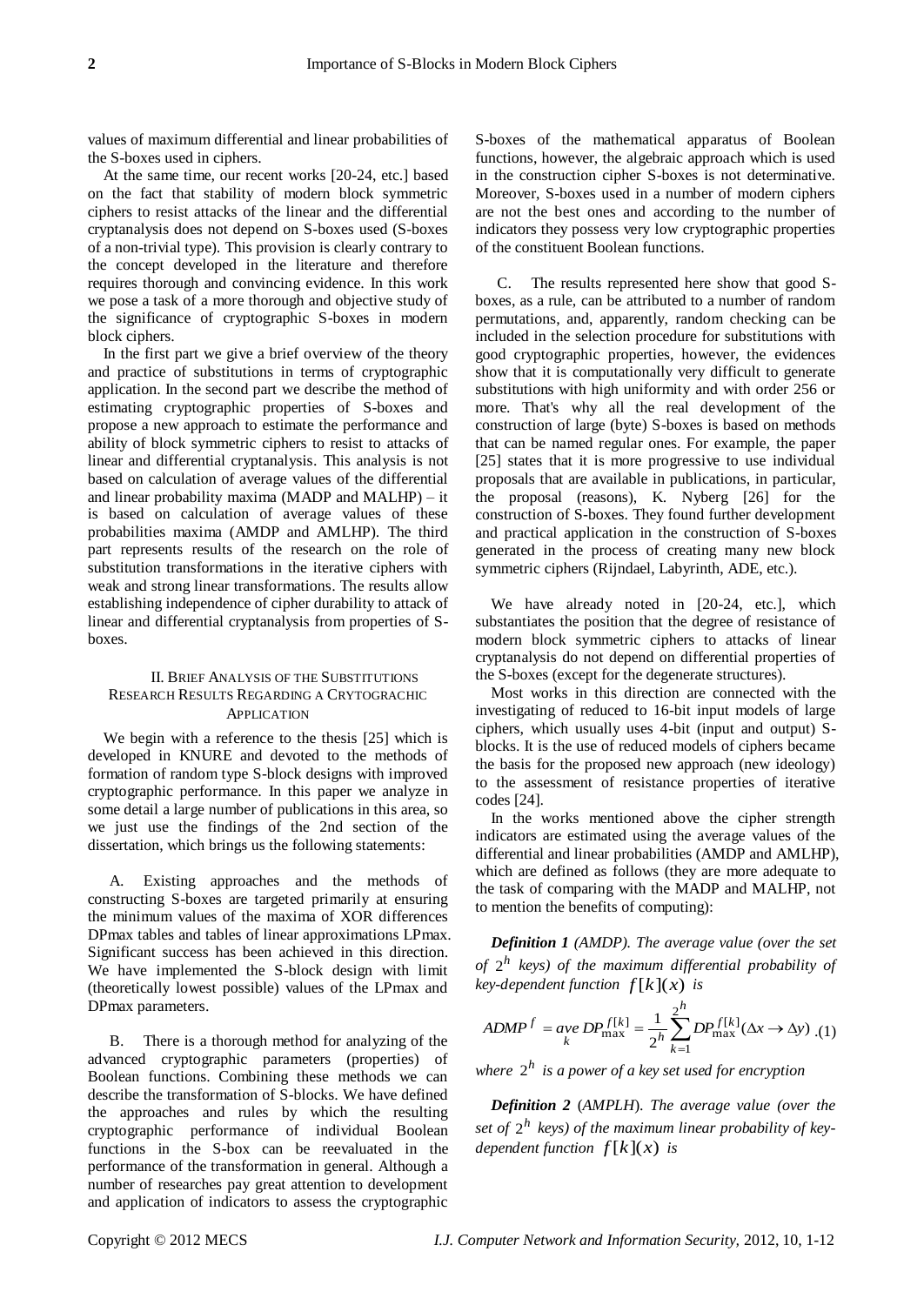$$
AMLHP^{f} = aveL P^{f}_{\text{max}}(Tx \to Ty) = \frac{1}{2^{h}} \sum_{k=1}^{2^{h}} LP^{f[k]}_{\text{max}}.
$$
 (2)

*where h* 2 *is a power of a key set used for encryption.*

For more details regarding the definitions and notations see [14]. It is these figures that will be used in this work.

It is worth noting that the 4-bit S-boxes constructions are used while designing modern governmental block symmetric ciphers. It is suffice to mention at least a cipher Serpent, which took the second honored place in the competition AES.

It goes without saying that the study of cryptographic parameters of nibble S-boxes is a subject of many papers. We would like to bring your attention to two publications devoted to the study of nibble S-boxes that have appeared recently.

AMLBP<sup>1</sup>  $\alpha_0 \epsilon L \frac{d}{dt} L \frac{d}{dt} L \frac{d}{dt}$ . Computer is a constraint is become the security. The appear of the composite composite depend is the security of  $2$  i.j.  $\alpha_0 \epsilon$  or  $\alpha_0 \epsilon$  and  $\alpha_0 \epsilon$  and  $\alpha_0 \epsilon$  and The publication [27] presents an exhaustive study of all 16! bijective 4-bit S-boxes. In the year 2007 Leander and Poschmann came up with the work presenting a complete picture of the affine equivalence classes. In their paper the authors present the results of further investigations of properties of optimal classes of S-block linear equivalence. In their analysis, they state that the two Sblocks are cryptographically equivalent, if they are isomorphic up to a permutation of the input and output bits and the XOR between input and output is a constant. In their paper the authors describe the list of such equivalence classes, with their differential and linear properties, and note that these classes are equivalent not only with differential and linear properties, but have equivalent algebraic properties: the number of branches and scheme complexity. The authors describe in their labor the "golden" set of S-boxes, which they believe have the perfect cryptographic properties.

In the second paper [28] authors describe quadratic approximation (of the Boolean functions) of a special form and the possibility to apply them in a non-linear cryptanalysis of block ciphers. It is shown that for the four-digit substitutions, which are recommended for using in the S-boxes algorithms GOST 28147-89, DES, and s3DES, that in almost all cases exist more probable (comparing to linear) quadratic relations of a special form for input and output bits of substitutions. It is noted that the majority of the considered S-boxes that are recommended for use in ciphers, there **are** linear equations exist with describing relation of ciphertext bits, which essentially can be used to solve systems of linear equations that arise in the analysis of ciphers. In this work, however, we are not interested in weakness of S-block designs, but rather in their cryptographic properties in general. In this respect, we can conclude that nibble Sboxes are explored more fully and deeply.

### III. METHODOLOGY FOR RESEARCH

The attention of this paper is focused on the Nibble Sboxes used to construct the reduced code models. Here we depart from conventional approaches to assessing indicators of cryptographic S-boxes, and propose a new

approach to determining the extent of their cryptographic suitability. This approach is based on estimating the number of cycles of transformation necessary for a cipher to achieve the stationary state, comparable with a random permutation of the corresponding degree. This steady state will be determined by the moment of reaching the minimum value of the maximum cipher table of XOR differences for the entire cipher (total differential) and the minimum value of the maximum displacement of the linear approximation table (LAT), which coincides, as shown by studies with a random permutation, which fits the bit entry size.

The focus will be on cipher models with 16-bit input and output. The moment when a cipher reaches the stationary state will be determined by the number of cycles when the average (among the keys) maximum value of the XOR-difference table is less than 20 (the theoretical maximum value of the differential tables of random permutations with degrees 216 equals 19.5 [29]). Steady-state value for the maximum displacement of the linear approximations table will be determined by the moment (the number of cycles) when measured maximum displacement of the linear approximations table is less than 900 (the theoretical value of maximum displacement of the linear approximations table of a random permutation with degree  $2^{16}$  equals to 750 [30], i.e. the experimental value will be a bit more than the theoretical value).

Let us explain the choice of such values.

Obviously, the empirical estimates of AMDP and AMLHP are random and not exactly equal to the values following from the theoretical distributions of random permutation (respectively 19.5 and 750).

How can we reasonably determine the time for cipher to reach a steady state?

The answer to this question can be obtained by using the method of confidence intervals, which is the method of mathematical statistics, specifically designed for constructing a set of approximate values of unknown parameters of probability distributions [31]. We have already described the essence of this approach in studying the avalanche properties of cipher GOST [33].

In accordance with the approach [32] described above, using the confidence level based on Student's distribution table [30] for given values and  $n = 30$  (key size in our experiments), as well as the values of the dispersion distribution of differential XOR conversion table of random permutations in the form of the Poisson law [31]:

$$
Pr[\Lambda(\Delta X, \Delta Y) = 2i] \approx Poisson\left(i; \frac{1}{2}\right) = \frac{e^{-\frac{1}{2}}}{i!2^{i}}
$$
 (3)

with parameter  $\lambda = \frac{1}{2}$  $\lambda = \frac{1}{n}$ , we get:

$$
\frac{t \cdot S}{\sqrt{n}} = \frac{3,646 \cdot \sqrt{0.5}}{\sqrt{30}} = 0,941\tag{4}
$$

and, consequently, all values of the maxima of transitions between the input difference between and the output difference can be considered as matching the confidence interval, satisfying the following conditions: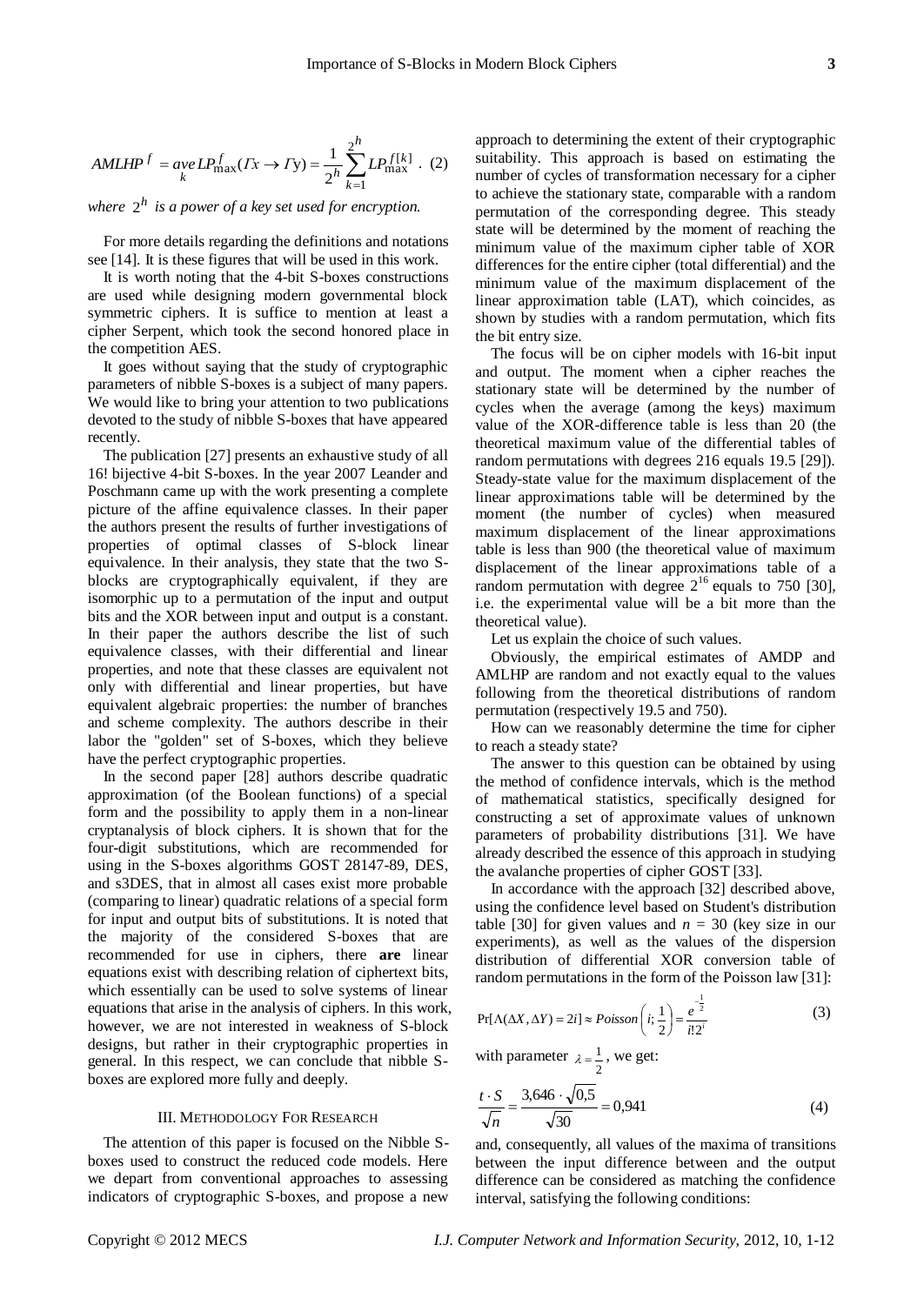In our experiments we will fix the getting into the confidence interval on the one hand in the form of inequality  $\Lambda(\Delta X, \Delta Y)_{\text{max}} \leq 20$ . While evaluating the properties of linear ciphers (reduced versions) we will take as basis the approximation of the law of displacements of linear approximations of the tables in the form of the normal law [33]:

$$
\Pr[\Lambda(\alpha, \beta) = 2x] \approx z \bigg(\frac{x}{2^{(n-4)/2}}\bigg). \tag{5}
$$

RMS value of this distribution law is equal to  $2^{(n-4)/2}$ and for substitution with degree  $2^{16}$  we have  $2^{(16-4)/2} = 2^6$  . In this case, the algorithm for calculating tables of linear approximations is much slower (for the construction of the table we need to perform  $2^{48}$  operations). Therefore we will present experiments, performed for a single encryption key (and available results for a large number of keys). While determining the confidence interval in this case we will base on calculations performed for a sample of encryption using 10 keys. For the same values of the confidence level the value of the Student distribution table  $t$  equals to  $4,587$ , which leads to the result:

$$
\frac{t \cdot S}{\sqrt{n}} = \frac{4{,}587 \cdot 64}{\sqrt{10}} = 92{,}83\tag{6}
$$

and, consequently, the confidence interval is determined by the boundary values:

$$
750 - 93 \le \Lambda(\alpha, \beta)_{\text{max}} \le 750 + 93. \tag{7}
$$

These actual measurements for small codes, as we will see, will give higher average values of maximum displacement compared with the theoretical, so in this case we should take a one-sided boundary in the form of verification of comparatively overvalued inequality  $\Lambda(\alpha,\beta)_{\text{max}} \leq 900$  as a confidence interval.

It is important that these figures can be verified (estimated) basing on the use of small models, codes, use of which, as noted above, became the basis for implementing a new methodology for assessing the performance of demonstrable resistance of block symmetric ciphers [24]. We shall not repeat the results of the experiments with small models of different codes, which have already been shown many times.

Hereinafter we will consider two models (two types) ciphers. The first model will demonstrate (describe) a cipher with a weak linear transformation (avalanche factor equal to 3 in average), and the second - with a strong linear transformation (avalanche factor 5).

As a universal model of ciphers with weak linear transformation we will use 16-bit code, as proposed in the work of Professor Heys [34]. This is a cipher with substitution-permutation network structure (SPN), which is shown in Figure 1 (note that we count Feistel-like ciphers DES and GOST as the ciphers with weak linear transformation).



Figure 1.Sipher based on the substitution-permutation network (spn)

Operations performed in this cipher are largely similar to those used in the cipher DES. Many modern ciphers, including Rijndael are based on this scheme.

As we can see from the scheme of Figure 1, the input of the algorithm comes with 16-bit block of input text. This block is processed by repeating four cycles consisting of elementary operations: replacement, rearrangement and addition of bits with the key.

According to the algorithm in each cycle of the input 16-bit block of data is divided into four sub-blocks, each of which goes to the corresponding inputs block of replacement (S-units engaged in the replacement of four input bits for four output bits).

The linear transformation in each cycle carries a simple bits rearrangement of 4-bit output blocks of replacement (weak linear transformation). It is represented as a form of permutation, shown in Table I.

|  |  |  |  |  |  | TABLE I. Permutation of the bits in the Heys cipher |  |  |
|--|--|--|--|--|--|-----------------------------------------------------|--|--|
|  |  |  |  |  |  |                                                     |  |  |

| U<br>ш   |        |        | Δ |        | 6 |   |   | a | b | ⌒ | $\Delta$ |  |
|----------|--------|--------|---|--------|---|---|---|---|---|---|----------|--|
| 0<br>ى ' | 8<br>Δ | $\sim$ |   | -<br>↖ | 9 | d | O | a | e | ≺ | h        |  |

To add a key (or a sub-key) the cipher uses a simple bit-operation of addition modulo 2 (XOR). In addition to cyclic sub-keys the algorithm processes an additional adding of key bits of the output bits of the previous cycle. This is traditionally done to complicate the encryption algorithm analysis. Sub-key for each cycle of transformation usually used in the encryption algorithms is extracted from the master key (master key). In all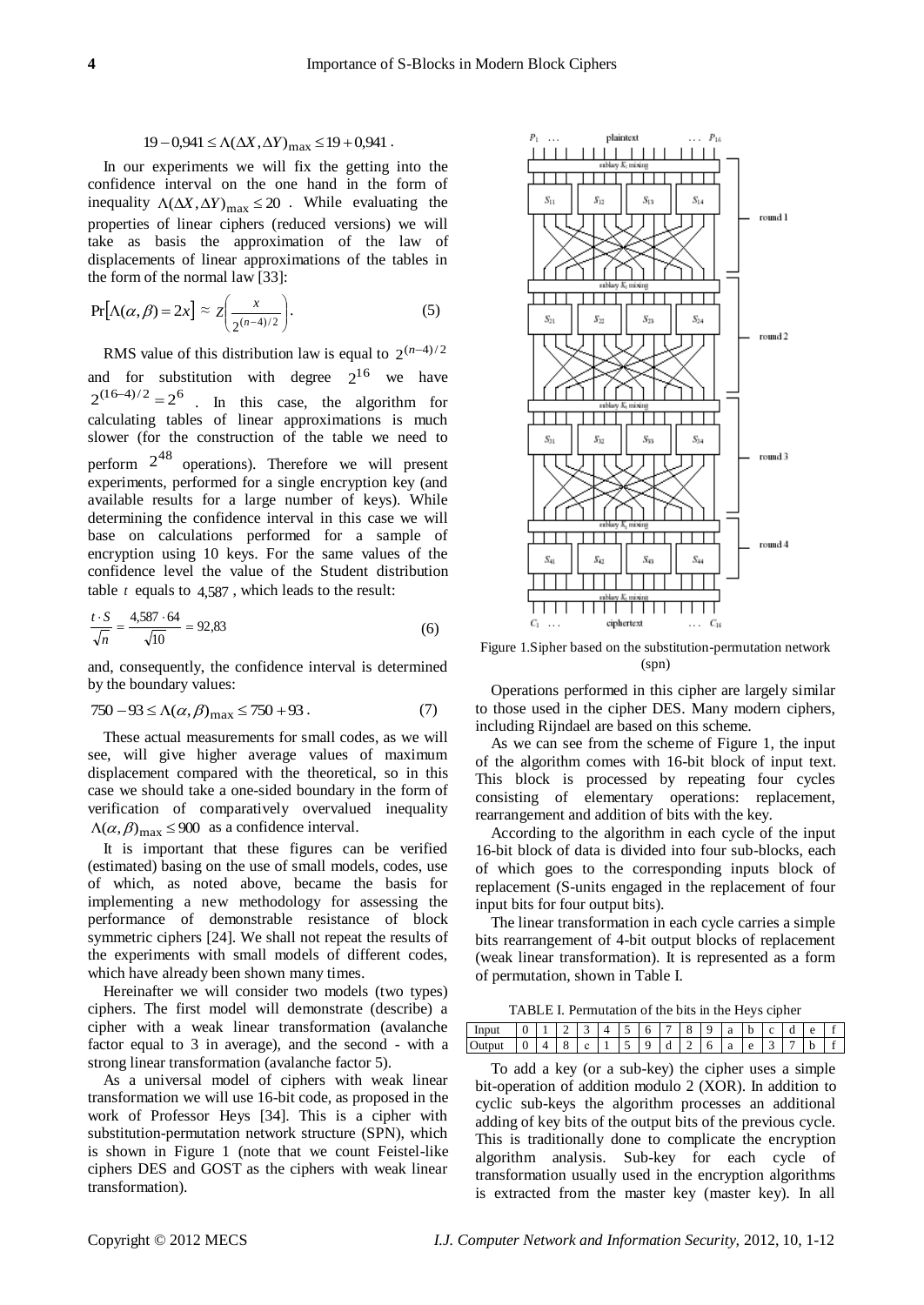experiments, bits of sub-keys are generated independently and are not related to each other (although, as the experiments show, it does not matter).

As a cipher with a strong linear transformation we will take the reduced 16-bit input Rijndael cipher design. In this case, in all experiments with the cyclic transformations of the cipher four identical Nibble substitution (S-block) will be used, the outputs of which (set of four values of the output nibble of four S-boxes *B*  $=(b_0, b_1, b_2, b_3)$  will be processed with MixColumns operation using the entire text. The result of a linear transformation in this case is a 16-bit vector *С* =

$$
(c_0, c_1, c_2, c_3)
$$
, determined using the matrix multiplication:  
\n $(c_0, c_1, c_2, c_3) = (b_0, b_1, b_2, b_3) * \begin{pmatrix} 2 & 3 & 1 & 1 \\ 1 & 2 & 3 & 1 \\ 1 & 1 & 2 & 3 \\ 3 & 1 & 1 & 2 \end{pmatrix}$  (8)

The operation of matrix multiplication is performed in  $GF(2<sup>4</sup>)$  field (the matrix elements are the elements of the  $GF(2<sup>4</sup>)$  field). With this construction, the linear transformation operation ShiftRows is not required. Practically we can get the last construction from the Heys

cipher replacing the linear transformation with a matrix transformation [35].

### IV. RESULTS AND INTERPRETATION

The first series of experiments was performed using the Heys cipher. The modifications we made in the original proposal [34] concluded that we have made the number of cyclic changes variable, and most importantly – we used in this cipher the substitutions of different types, taken from the above-mentioned works [27, 28].

Table II illustrates the results of experiments performed with the use of Heys cipher and substitutions from the list presented in [28]. It includes the substitution of the books, A.G. Rostovtsev and E.B. Mahovenko [36], which shows a series of extreme four-digit permutations  $S^1, \ldots, S^{10}$ , recommended for S-boxes of GOST 28147-89 standard (in Table II, these substitutions are serial numbers 1-10). It is noted that in each such substitution by multiplying it by affine substitution we can obtain a whole class of extreme permutations. They were chosen so as to maximize the cipher strength to the methods of linear and differential cryptanalysis.

TABLE II. Maxima values of total differentials (XOR tables) for the Hayes cipher for each cycle with different sets of S-boxes, taken from the work [28]

| Substitutions from [29]                          |       | $\overline{c}$ | 3       | 4       | 5      | 6      | 7     | 8     | 9     | 10    |  |
|--------------------------------------------------|-------|----------------|---------|---------|--------|--------|-------|-------|-------|-------|--|
| 0, D, B, 8, 3, 6, 4, 1, F, 2, 5, E, A, C, 9, 7   | 16384 | 4096           | 523,07  | 69,67   | 30,60  | 19,20  | 19,13 | 19,27 | 19,47 | 19,33 |  |
| 0,1,9,E,D,B,7,6,F,2,C,5,A,4,3,8                  | 16384 | 4096           | 1828,80 | 383,73  | 114,53 | 32,93  | 20,40 | 19,60 | 18,87 | 19,13 |  |
| 0,1,D,B,9,E,6,7,C,5,8,3,F,2,4,A                  | 16384 | 4096           | 1821,73 | 426,13  | 150,40 | 49,40  | 20,73 | 19,13 | 18,87 | 19,13 |  |
| 0,1,2,4,3,5,8,A,7,9,6,D,B,E,C,F                  | 16384 | 4096           | 2671,47 | 1009.8  | 394,87 | 145,87 | 68,40 | 29,67 | 20,00 | 19,27 |  |
| 0,1,B,2,8,6,F,3,E,A,4,9,D,5,7,C                  | 16384 | 4096           | 1172,87 | 351,67  | 112,33 | 42,80  | 21,20 | 18,80 | 19,27 | 19,33 |  |
| 0,1,B,2,8,3,F,6,E,A,4,9,D,5,7,C                  | 16384 | 4096           | 2310,40 | 693,27  | 234,07 | 90,33  | 35,87 | 20,67 | 19,33 | 19,27 |  |
| 0,4,B,2,8,6,A,1,E,F,3,9,D,5,7,C                  | 16384 | 4096           | 955,67  | 322,07  | 132,67 | 47,33  | 21,87 | 19,20 | 19.53 | 19,07 |  |
| 0,4,B,2,8,3,F,1,E,A,6,9,D,5,7,C                  | 16384 | 4096           | 1495,47 | 397,40  | 126,47 | 46,40  | 21,87 | 18,73 | 19,20 | 18,87 |  |
| 0, B, F, 9, 1, 5, 6, 8, 3, A, 4, C, E, D, 7, 2   | 16384 | 4096           | 1410,13 | 379,87  | 131,40 | 48,33  | 24,60 | 18,73 | 19,33 | 18,93 |  |
| 0,7,A,E,9,1,D,8,C,2,B,F,3,5,4,6                  | 16384 | 4096           | 1985,87 | 686,33  | 186,33 | 61,80  | 23,73 | 19,20 | 19,20 | 19,40 |  |
| 4, A, 9, 2, D, 8, 0, E, 6, B, 1, C, 7, F, 5, 3   | 16384 | 6144           | 2052,40 | 672,13  | 187,67 | 72,87  | 33,20 | 19,23 | 19,20 | 19,00 |  |
| 8, 2, D, B, 4, 1, E, 7, 5, F, 0, 3, A, 6, 9, C   | 32768 | 9216           | 1298,33 | 328,53  | 68,47  | 29,80  | 19.53 | 19.13 | 19,07 | 18,87 |  |
| A, 5, 3, F, C, 9, 0, 6, 1, 2, 8, 4, B, E, 7, D   | 32768 | 8192           | 1045,87 | 142,07  | 64,73  | 31,07  | 18,87 | 19,07 | 19,20 | 19,33 |  |
| 5, A, C, 6, 0, F, 3, 9, 8, D, B, 1, 7, 2, E, 4   | 32768 | 16384          | 5043,20 | 1327,87 | 369,60 | 150,00 | 64,20 | 31,47 | 24,07 | 23,87 |  |
| 3,9,F,0,6,A,5,C,E,2,1,7,D,4,8,B                  | 32768 | 8192           | 1338,67 | 184,67  | 43,73  | 19,87  | 19,47 | 19,33 | 18,00 | 19,00 |  |
| $F, 0, A, 9, 3, 5, 4, E, 8, B, 1, 7, 6, C, D, 2$ | 32768 | 8192           | 2372,27 | 283,33  | 129,20 | 47,40  | 20,20 | 19,00 | 19,40 | 19,20 |  |
| $C, 6, 3, 9, 0, 5, A, F, 2, D, 4, E, 7, B, 1, 8$ | 32768 | 8192           | 1716,80 | 258,33  | 85,60  | 35,80  | 19.07 | 1927  | 18,93 | 19,13 |  |
| D,A,0,7,3,9,E,4,2,F,C,1,5,6,B,8                  | 32768 | 16384          | 2080,00 | 415,47  | 117,80 | 42,53  | 18,93 | 19,07 | 19,33 | 19,33 |  |
|                                                  |       |                |         |         |        |        |       |       |       |       |  |

Substitution  $S<sup>11</sup>$  (with number 11 in Table II), as noted in [28], is taken from the book B. Schneier [37], which presents eight four-digit permutations, used in the encryption method in the application for the Standard Bank of Russia, as well as in the one-way hash function GOST.11-Standard.

The paper [28] describes 32 substitutions in the Sboxes of the modified algorithm  $s<sup>3</sup>DES$  [38], considered to be resistant to the methods of differential and linear cryptanalysis. It is noted that, among these, only seven substitutions (the substitutions  $S^{12}$ ,  $, \ldots, S^{18}$  have nonlinearity  $NL = 4$ . They are presented in Table 2, with the numbers 12-18 accordingly.

As seen from the results for all variants involved in ciphers S-boxes (except the 14th) all ciphers for the first nine cycles of change have time to become random

substitutions. We note here that the first eleven substitutions have values of  $\delta$  -uniformity (maximum value of the conversion of the XOR difference table) equal to the minimum possible value which equals 4, and the rest have a value of  $\delta$  - uniformity equal 8.Substitution at number 14 stands out by the differential performance from the overall list. It also came to the stationary state, but it turned out to be the asymptotic value of 24. Analysis has shown that this substitution apparently got into a list of [28] by mistake. According to our estimates it is related to the permutations of the degenerate type (has a value of nonlinearity parameter equal to zero).

Table III illustrates the results of experiments performed using a cipher described on the Figure 1 and substitution of [27] (substitution of the Serpent cipher and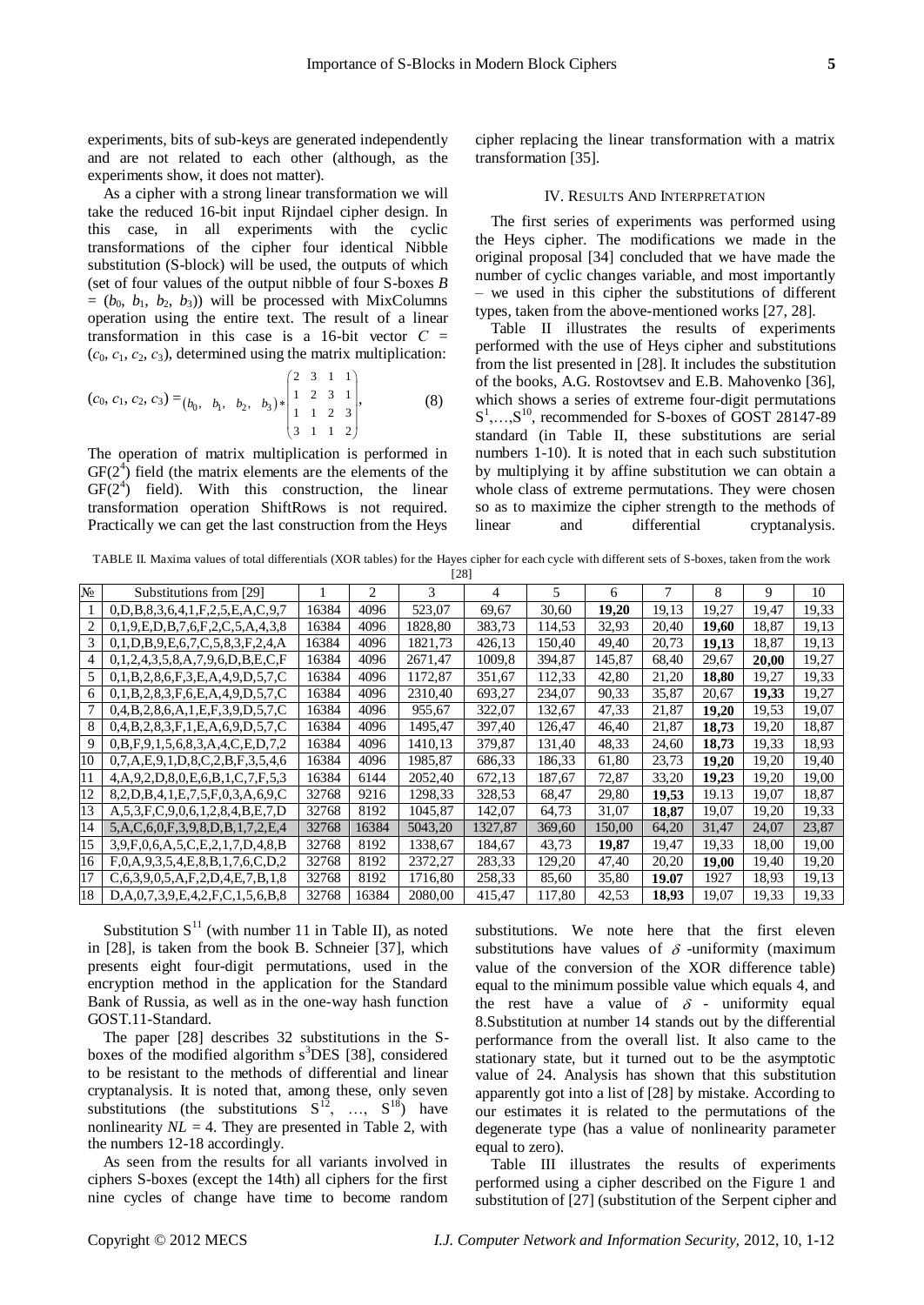golden substitutions). There is a list of S-boxes from the other cipher is presented in the application of this work: Lucifer, Present, JH, ICEBERG, LUFFA, NOEKEON, HAMSI, Serpent, Hummingbird-1, Hummingbird-2, GOST and DES. However, we will use here S-blocks

from cipher Serpent and golden substitutions. As can be seen from the results presented in the table, in this case, the substitutions from the Serpent cipher repeat the properties of the golden substitution [27] (which are the substitution of the same class).

TABLE III. Values of the XOR maxima for the Heys cipher for each cycle with different sets of S-boxes, taken from the work [27]

| $N_2$          | Substitution from the<br>Serpent cipher          |       | $\overline{c}$ | 3      | 4     | 5     | 6     | 7     | 8     | 9     | 10    |
|----------------|--------------------------------------------------|-------|----------------|--------|-------|-------|-------|-------|-------|-------|-------|
| 1              | 3,8,f,1,a,6,5,b,e,d,4,2,7,0,9,c                  | 16384 | 4096           | 460,67 | 70,60 | 32,07 | 19,60 | 18,93 | 19,20 | 19,33 | 19.00 |
| $\overline{c}$ | $f, c, 2, 7, 9, 0, 5, a, 1, b, e, 8, 6, d, 3, 4$ | 16384 | 4096           | 467,33 | 70,00 | 30,27 | 19,20 | 18,93 | 19,07 | 19.13 | 19,27 |
| 3              | 8,6,7,9,3,c,a,f,d,1,e,4,0,b,5,2                  | 16384 | 4096           | 631.47 | 78,73 | 35,80 | 19,07 | 19,13 | 19,07 | 18.80 | 18,80 |
| $\overline{4}$ | 0,f,b,8,c,9,6,3,d,1,2,4,a,7,5,e                  | 16384 | 4096           | 502.80 | 67,20 | 29,47 | 19,27 | 19.07 | 19,33 | 19,00 | 19.   |
| 5              | 1,f,8,3,c,0,b,6,2,5,4,a,9,e,7,d                  | 16384 | 4096           | 446,93 | 70,87 | 30,40 | 18,80 | 19,07 | 19,13 | 18,80 | 19,20 |
| 6              | $f, 5, 2, b, 4, a, 9, c, 0, 3, e, 8, d, 6, 7, 1$ | 16384 | 4096           | 437,60 | 82,40 | 32,33 | 19,07 | 19,20 | 18,87 | 19,20 | 18,80 |
| $\tau$         | 7,2,c,5,8,4,6,b,e,9,1,f,d,3,a,0                  | 16384 | 4096           | 514,13 | 66,27 | 26,00 | 18,80 | 19,40 | 19,07 | 19,13 | 19,27 |
| 8              | 1,d,f,0,e,8,2,b,7,4,c,a,9,3,5,6                  | 16384 | 4096           | 454,00 | 64,73 | 29,07 | 19.07 | 19,20 | 19,00 | 18,80 | 19,20 |
|                | Golden substitutions                             |       | 2              | 3      | 4     | 5     | 6     | 7     | 8     | 9     | 10    |
| $\mathbf{1}$   | 0,3,5,8,6,9,c,7,d,a,e,4,1,f,b,2                  | 16384 | 4096           | 512,13 | 81,40 | 30,40 | 19,20 | 19,07 | 19,87 | 19,07 | 19,53 |
| 2              | 0,3,5,8,6,a,f,4,e,d,9,2,1,7,c,b                  | 16384 | 4096           | 502.80 | 67.29 | 29,47 | 19,20 | 19,33 | 19,33 | 19.00 | 19.00 |
| 3              | 0,3,5,8,6,c,b,7,9,e,a,d,f,2,1,4                  | 16384 | 4096           | 427,47 | 62,47 | 27,07 | 19,13 | 19,20 | 19,27 | 18,87 | 18,73 |
| $\overline{4}$ | $0.3.5.8.6$ ,c,b,7,a,4,9,e,f,1,2,d               | 16384 | 4096           | 502.80 | 67,20 | 29,47 | 19,27 | 19,07 | 19,33 | 19.00 | 19.00 |

All substitutions in this experiment provide a transition to the random substitution properties within six cycles (is the smallest number of cycles for the output of the differential performance of the stationary state for the Heys cipher). Note that the limit values which came to the asymptotic value  $\Lambda(\Delta X, \Delta Y)_{\text{max}} \leq 20$ demonstratesome of substitutions from the Table I, but overall rates substitution from Table II is much inferior to the dynamic characteristics of substitutions from Table III, i.e. they are not the best for the Heys cipher.

Tables IV and V show the results obtained for tables of linear approximations of the Heys cipher with the same S-boxes, as in the previous experiments (using a single decryption key). All substitutions listed in the tables, except for the substitution at number 14, have the maximum possible value of the nonlinearity parameter  $NL = 4$ . Here, the results presented in all cases (except the 14th substitution), confidently demonstrate the transition of ciphers with different structures S-boxes to the properties of a random permutation.

TABLE IV. Maxima values of linear approximation table for the Heys cipher for each cycle with different sets of S-boxes, taken from the work [28]

| No             | Substitutions from [29]                          |       | $\mathfrak{D}$ | 3     | 4     | 5     | 6     | 7     | 8     |
|----------------|--------------------------------------------------|-------|----------------|-------|-------|-------|-------|-------|-------|
|                | 0.D.B.8.3.6.4.1.F.2.5.E.A.C.9.7                  | 16384 | 1792           | 800   | 830   | 834   | 848   | 822   | 810   |
| $\mathfrak{D}$ | 0,1,9,E,D,B,7,6,F,2,C,5,A,4,3,8                  | 16384 | 2048           | 1280  | 830   | 834   | 810   | 798   | 860   |
| 3              | 0,1,D,B,9,E,6,7,C,5,8,3,F,2,4,A                  | 16384 | 2048           | 848   | 798   | 796   | 824   | 800   | 822   |
| 4              | 0,1,2,4,3,5,8,A,7,9,6,D,B,E,C,F                  | 16384 | 2048           | 832   | 878   | 820   | 876   | 788   | 830   |
| 5.             | 0,1,B,2,8,6,F,3,E,A,4,9,D,5,7,C                  | 16384 | 2048           | 832   | 796   | 800   | 820   | 786   | 814   |
| 6              | 0,1,B,2,8,3,F,6,E,A,4,9,D,5,7,C                  | 16384 | 2048           | 816   | 810   | 848   | 792   | 800   | 792   |
|                | 0,4,B,2,8,6,A,1,E,F,3,9,D,5,7,C                  | 16384 | 2048           | 816   | 800   | 816   | 800   | 846   | 786   |
| 8              | 0,4,B,2,8,3,F,1,E,A,6,9,D,5,7,C                  | 16384 | 2048           | 816   | 814   | 832   | 804   | 838   | 820   |
| 9              | 0.B,F,9,1,5,6,8,3,A,4,C,E,D,7,2                  | 16384 | 1664           | 848   | 792   | 824   | 816   | 870   | 822   |
| 10             | 0,7,A,E,9,1,D,8,C,2,B,F,3,5,4,6                  | 16384 | 2048           | 808   | 818   | 824   | 840   | 824   | 804   |
| 11             | 4,A,9,2,D,8,0,E,6,B,1,C,7,F,5,3                  | 16384 | 2048           | 848   | 830   | 798   | 790   | 848   | 790   |
| 12             | 8, 2, D, B, 4, 1, E, 7, 5, F, 0, 3, A, 6, 9, C   | 32768 | 8192           | 2048  | 818   | 828   | 828   | 818   | 816   |
| 13             | A, 5, 3, F, C, 9, 0, 6, 1, 2, 8, 4, B, E, 7, D   | 32768 | 8192           | 2048  | 844   | 818   | 858   | 786   | 824   |
| 14             | 5, A, C, 6, 0, F, 3, 9, 8, D, B, 1, 7, 2, E, 4   | 32768 | 32768          | 32768 | 32768 | 32768 | 32768 | 32768 | 32768 |
| 15             | 3.9.F.0.6.A.5.C.E.2.1.7.D.4.8.B                  | 32768 | 8192           | 1512  | 794   | 792   | 880   | 800   | 830   |
| 16             | $F, 0, A, 9, 3, 5, 4, E, 8, B, 1, 7, 6, C, D, 2$ | 32768 | 8192           | 2048  | 824   | 826   | 818   | 846   | 826   |
| 17             | $C, 6, 3, 9, 0, 5, A, F, 2, D, 4, E, 7, B, 1, 8$ | 32768 | 8192           | 1280  | 840   | 800   | 838   | 832   | 886   |
| 18             | $D, A, 0, 7, 3, 9, E, 4, 2, F, C, 1, 5, 6, B, 8$ | 32768 | 8192           | 2048  | 796   | 836   | 816   | 812   | 830   |

Note that the substitution at number 14 and in this case indicates the practical unsuitability for the construction of encryption conversion. We will discuss in more detail the 14th, and the other weak substitutions later.

Further results are devoted to the analysis of differential and linear properties of the cipher (reduced models), when they use a strong linear transformation. Tables VI and VII present the results of evaluation of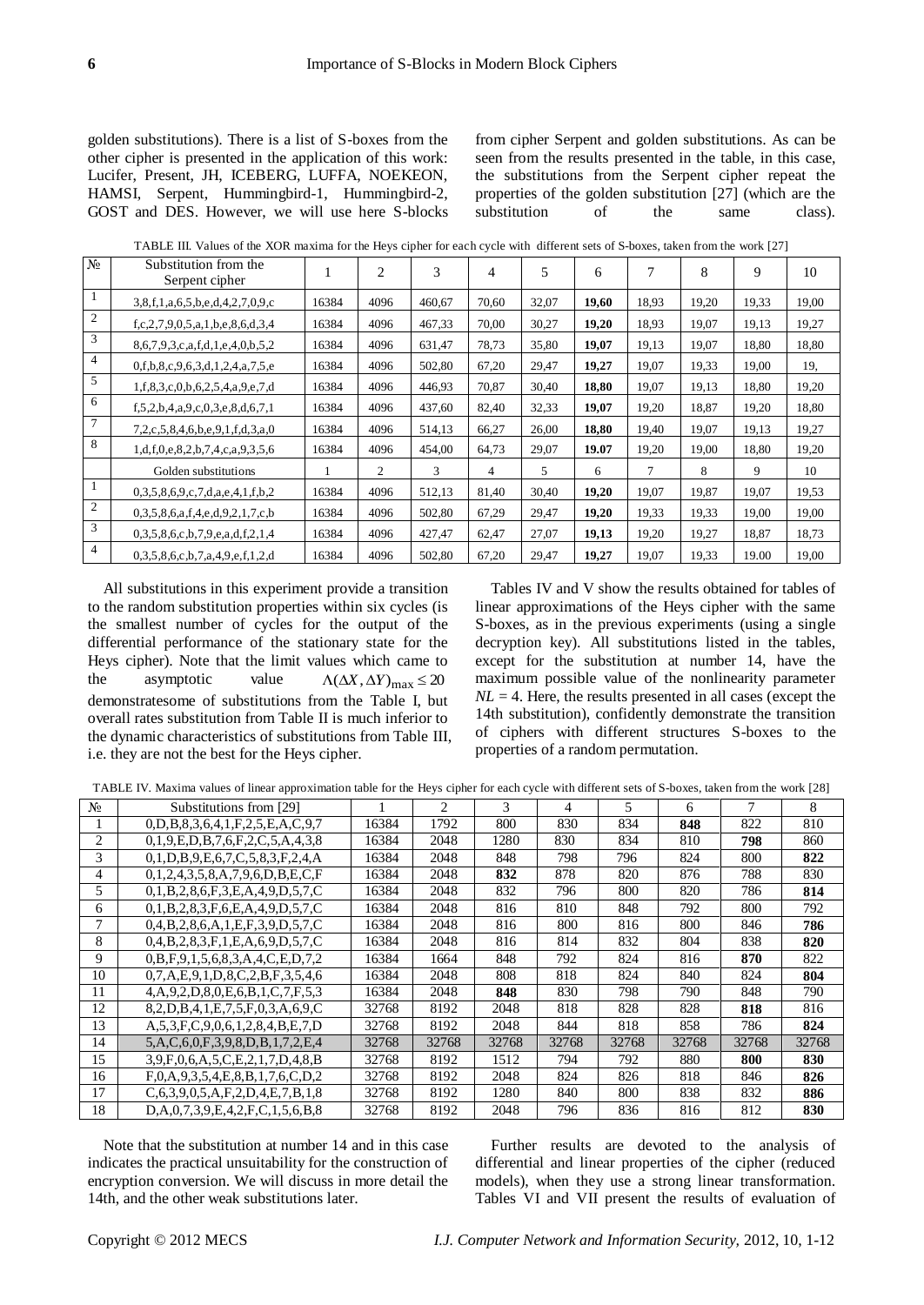differential and linear indicators of reduced models of the Rijndael cipher with different structures S-boxes, repeating the previously discussed sets. In all cases, the baby-Rijndael ciphers implement noted above linear transformation MixColumns for the whole text (a strong linear transformation).

| N <sub>2</sub> | Substitution from the Serpent cipher             |       | 2    | 3             | 4    | 5    | 6   |     | 8   |
|----------------|--------------------------------------------------|-------|------|---------------|------|------|-----|-----|-----|
|                | 3,8,f,1,a,6,5,b,e,d,4,2,7,0,9,c                  | 16384 | 8192 | 4128          | 2032 | 1152 | 792 | 812 | 806 |
| 2              | $f_{\rm,c,2,7,9,0,5,a,1,b,e,8,6,d,3,4}$          | 16384 | 8192 | 4352          | 2080 | 944  | 814 | 806 | 850 |
| 3              | 8,6,7,9,3,c,a,f,d,1,e,4,0,b,5,2                  | 16384 | 8192 | 4128          | 2152 | 1154 | 844 | 822 | 808 |
| 4              | 0,f,b,8,c,9,6,3,d,1,2,4,a,7,5,e                  | 16384 | 8192 | 4128          | 2032 | 888  | 796 | 800 | 818 |
| 5              | 1,f,8,3,c,0,b,6,2,5,4,a,9,e,7,d                  | 16384 | 8192 | 4896          | 1892 | 942  | 882 | 830 | 858 |
| 6              | $f, 5, 2, b, 4, a, 9, c, 0, 3, e, 8, d, 6, 7, 1$ | 16384 | 8192 | 4896          | 1712 | 1212 | 782 | 828 | 816 |
| 7              | 7,2,c,5,8,4,6,b,e,9,1,f,d,3,a,0                  | 16384 | 8192 | 4896          | 1928 | 1112 | 812 | 842 | 868 |
| 8              | 1,d,f,0,e,8,2,b,7,4,c,a,9,3,5,6                  | 16384 | 8192 | 3840          | 2064 | 956  | 818 | 812 | 830 |
|                | Golden substitutions                             |       | 2    | $\mathcal{R}$ | 4    | 5    | 6   | 7   | 8   |
|                | 0,3,5,8,6,9,c,7,d,a,e,4,1,f,b,2                  | 16384 | 8192 | 5056          | 1856 | 956  | 806 | 798 | 792 |
| 2              | 0,3,5,8,6,a,f,4,e,d,9,2,1,7,c,b                  | 16384 | 8192 | 3936          | 1952 | 818  | 908 | 820 | 812 |
| 3              | 0,3,5,8,6,c,b,7,9,e,a,d,f,2,1,4                  | 16384 | 8192 | 3648          | 1744 | 822  | 830 | 772 | 802 |
| 4              | 0,3,5,8,6,c,b,7,a,4,9,e,f,1,2,d                  | 16384 | 8192 | 4128          | 2176 | 818  | 818 | 824 | 862 |

TABLE VI. Maxima values of total differentials (XOR tables) for the baby-Rijndael cipher for each cycle with different sets of S-boxes, taken from the works  $[27-28]$ 

|                | Substitutions from [27 - 29]                     | The number of encryption cycles |                |       |                |       |       |  |  |  |  |
|----------------|--------------------------------------------------|---------------------------------|----------------|-------|----------------|-------|-------|--|--|--|--|
|                |                                                  | 1                               | $\overline{2}$ | 3     | $\overline{4}$ | 5     | 6     |  |  |  |  |
| 1              | 0, D, B, 8, 3, 6, 4, 1, F, 2, 5, E, A, C, 9, 7   | 16384                           | 128            | 19,33 | 19,13          | 19,53 | 19    |  |  |  |  |
| 2              | 0,1,9,E,D,B,7,6,F,2,C,5,A,4,3,8                  | 16384                           | 88             | 21.13 | 19,2           | 19.4  | 19    |  |  |  |  |
| 3              | 0,1,D,B,9,E,6,7,C,5,8,3,F,2,4,A                  | 16384                           | 128            | 19,67 | 19             | 19,67 | 19,33 |  |  |  |  |
| $\overline{4}$ | 0,1,2,4,3,5,8,A,7,9,6,D,B,E,C,F                  | 16384                           | 128            | 18,73 | 19             | 19,27 | 18,93 |  |  |  |  |
| 5              | 0,1,B,2,8,6,F,3,E,A,4,9,D,5,7,C                  | 16384                           | 128            | 19,13 | 18,73          | 19,2  | 19,13 |  |  |  |  |
| 6              | 0,1,B,2,8,3,F,6,E,A,4,9,D,5,7,C                  | 16384                           | 131,7          | 19,33 | 19,07          | 18,87 | 18,93 |  |  |  |  |
| $\overline{7}$ | 0,4,B,2,8,6,A,1,E,F,3,9,D,5,7,C                  | 16384                           | 80             | 19,2  | 19,13          | 19,33 | 18,87 |  |  |  |  |
| 8              | 0,4,B,2,8,3,F,1,E,A,6,9,D,5,7,C                  | 16384                           | 128            | 19,6  | 19,07          | 19,2  | 19,13 |  |  |  |  |
| 9              | 0, B, F, 9, 1, 5, 6, 8, 3, A, 4, C, E, D, 7, 2   | 16384                           | 128            | 19,2  | 19             | 19,4  | 19,4  |  |  |  |  |
| 10             | 0.7.A.E.9.1.D.8.C.2.B.F.3.5.4.6                  | 16384                           | 136            | 21,87 | 19,07          | 19,07 | 18,87 |  |  |  |  |
| 11             | 4, A, 9, 2, D, 8, 0, E, 6, B, 1, C, 7, F, 5, 3   | 16384                           | 222            | 20,13 | 19.67          | 19,2  | 19,47 |  |  |  |  |
| 12             | 8,2,D,B,4,1,E,7,5,F,0,3,A,6,9,C                  | 24576                           | 846            | 59,27 | 19,27          | 19,33 | 18,73 |  |  |  |  |
| 13             | A, 5, 3, F, C, 9, 0, 6, 1, 2, 8, 4, B, E, 7, D   | 32768                           | 1024           | 115,9 | 19,00          | 19,07 | 19,4  |  |  |  |  |
| 14             | 5, A, C, 6, 0, F, 3, 9, 8, D, B, 1, 7, 2, E, 4   | 32768                           | 2048           | 286   | 58,2           | 30,67 | 31    |  |  |  |  |
| 15             | 3,9,F,0,6,A,5,C,E,2,1,7,D,4,8,B                  | 32768                           | 576            | 42,6  | 19,13          | 19,13 | 19,2  |  |  |  |  |
| 16             | F,0,A,9,3,5,4,E,8,B,1,7,6,C,D,2                  | 32768                           | 1024           | 120   | 19,07          | 18,73 | 19,13 |  |  |  |  |
| 17             | $C, 6, 3, 9, 0, 5, A, F, 2, D, 4, E, 7, B, 1, 8$ | 32768                           | 576            | 53,07 | 19.13          | 19,27 | 18,87 |  |  |  |  |
| 18             | D,A,0,7,3,9,E,4,2,F,C,1,5,6,B,8                  | 32768                           | 768            | 80    | 19,07          | 19,07 | 19,47 |  |  |  |  |
|                | Substitution from the Serpent cipher             | 1                               | $\overline{2}$ | 3     | $\overline{4}$ | 5     | 6     |  |  |  |  |
| -1             | 3,8,F,1,A,6,5,B,E,D,4,2,7,0,9,C                  | 16384                           | 128            | 20,33 | 19,00          | 19,47 | 19,13 |  |  |  |  |
| $\overline{c}$ | F,C,2,7,9,0,5,A,1,B,E,8,6,D,3,4                  | 16384                           | 96             | 19,07 | 19,07          | 19,67 | 19,33 |  |  |  |  |
| 3              | 8,6,7,9,3,C,A,F,D,1,E,4,0,B,5,2                  | 16384                           | 144            | 19,67 | 19,33          | 19,2  | 19,4  |  |  |  |  |
| $\overline{4}$ | 0.F,B,8,C,9,6,3,D,1,2,4,A,7,5,E                  | 16384                           | 96             | 19,8  | 19,27          | 19,13 | 19,13 |  |  |  |  |
| 5              | 1,F,8,3,C,0,B,6,2,5,4,A,9,E,7,D                  | 16384                           | 130.9          | 20,53 | 19,2           | 18,93 | 19,07 |  |  |  |  |
| 6              | F,5,2,B,4,A,9,C,0,3,E,8,D,6,7,1                  | 16384                           | 130.1          | 19,27 | 19,13          | 19,2  | 19,13 |  |  |  |  |
| $\overline{7}$ | 7,2,C,5,8,4,6,B,E,9,1,F,D,3,A,0                  | 16384                           | 128            | 19,27 | 19             | 19,47 | 18,87 |  |  |  |  |
| 8              | 1, D, F, 0, E, 8, 2, B, 7, 4, C, A, 9, 3, 5, 6   | 16384                           | 128            | 22,2  | 18,93          | 18,73 | 18,8  |  |  |  |  |
|                | Golden substitutions                             | 1                               | $\overline{2}$ | 3     | $\overline{4}$ | 5     | 6     |  |  |  |  |
| 1              | 0,3,5,8,6,9,C,7,D,A,E,4,1,F,B,2                  | 16384                           | 134,9          | 19,00 | 19,27          | 18,93 | 19,13 |  |  |  |  |
| $\overline{c}$ | 0,3,5,8,6,A,F,4,E,D,9,2,1,7,C,B                  | 16384                           | 128            | 19,80 | 19,00          | 1947  | 18,93 |  |  |  |  |
| $\overline{3}$ | 0,3,5,8,6,C,B,7,9,E,A,D,F,2,1,4                  | 16384                           | 128            | 19,53 | 19.2           | 19,27 | 19    |  |  |  |  |
| $\overline{4}$ | 0,3,5,8,6,C,B,7,A,4,9,E,F,1,2,D                  | 16384                           | 132            | 18,8  | 19,33          | 19,07 | 19,13 |  |  |  |  |

The presented results show that almost regardless of the structures of the used S-boxes, all the cipher variants for three or four cycles come to an asymptotic value of the maximum total differential, being equal to the theoretical value obtained for a random permutation [29].

A strong linear transformation almost smoothed the differences in the results

Finally, in the third series of experiments we estimate the differential and linear properties of the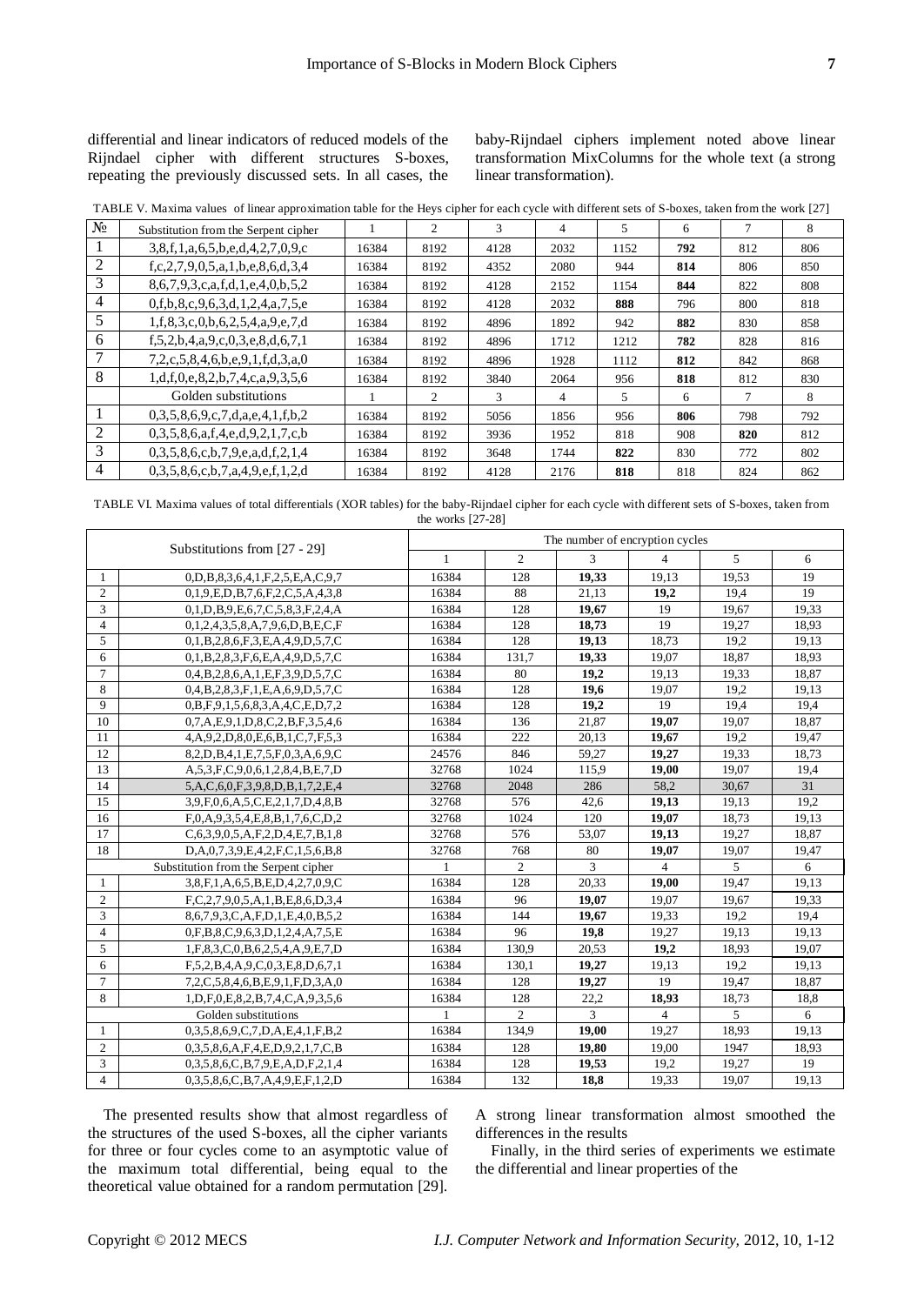|                | Substitutions from $[27 - 29]$                   | $\mathbf{1}$ | $\overline{2}$ | 3     | $\overline{4}$ | 5     | 6     | $\tau$ |
|----------------|--------------------------------------------------|--------------|----------------|-------|----------------|-------|-------|--------|
| $\mathbf{1}$   | 0, D, B, 8, 3, 6, 4, 1, F, 2, 5, E, A, C, 9, 7   | 16384        | 1792           | 800   | 830            | 834   | 848   | 822    |
| $\overline{2}$ | 0,1,9,E,D,B,7,6,F,2,C,5,A,4,3,8                  | 16384        | 16384          | 1280  | 830            | 834   | 810   | 798    |
| 3              | 0,1,D,B,9,E,6,7,C,5,8,3,F,2,4,A                  | 16384        | 2048           | 944   | 800            | 822   | 832   | 810    |
| $\overline{4}$ | 0,1,2,4,3,5,8,A,7,9,6,D,B,E,C,F                  | 16384        | 2048           | 832   | 878            | 820   | 876   | 788    |
| 5              | 0,1,B,2,8,6,F,3,E,A,4,9,D,5,7,C                  | 16384        | 2048           | 832   | 796            | 800   | 820   | 786    |
| 6              | 0,1,B,2,8,3,F,6,E,A,4,9,D,5,7,C                  | 16384        | 2048           | 816   | 810            | 848   | 792   | 800    |
| $\overline{7}$ | 0,4, B, 2, 8, 6, A, 1, E, F, 3, 9, D, 5, 7, C    | 16384        | 2048           | 816   | 800            | 816   | 800   | 846    |
| 8              | 0,4,B,2,8,3,F,1,E,A,6,9,D,5,7,C                  | 16384        | 2048           | 816   | 814            | 832   | 804   | 838    |
| 9              | 0, B, F, 9, 1, 5, 6, 8, 3, A, 4, C, E, D, 7, 2   | 16384        | 1664           | 848   | 792            | 824   | 816   | 870    |
| 10             | 0,7,A,E,9,1,D,8,C,2,B,F,3,5,4,6                  | 16384        | 2048           | 808   | 818            | 814   | 840   | 824    |
| 11             | 4, A, 9, 2, D, 8, 0, E, 6, B, 1, C, 7, F, 5, 3   | 16384        | 2048           | 832   | 830            | 798   | 790   | 848    |
| 12             | 8, 2, D, B, 4, 1, E, 7, 5, F, 0, 3, A, 6, 9, C   | 32768        | 8192           | 2048  | 822            | 840   | 798   | 882    |
| 13             | A, 5, 3, F, C, 9, 0, 6, 1, 2, 8, 4, B, E, 7, D   | 32768        | 8192           | 2048  | 844            | 818   | 858   | 786    |
| 14             | 5, A, C, 6, 0, F, 3, 9, 8, D, B, 1, 7, 2, E, 4   | 32768        | 32768          | 32768 | 32768          | 32768 | 32768 | 32768  |
| 15             | 3,9,F,0,6,A,5,C,E,2,1,7,D,4,8,B                  | 32768        | 8192           | 1512  | 794            | 792   | 880   | 800    |
| 16             | $F, 0, A, 9, 3, 5, 4, E, 8, B, 1, 7, 6, C, D, 2$ | 32768        | 8192           | 2048  | 824            | 826   | 818   | 846    |
| 17             | $C, 6, 3, 9, 0, 5, A, F, 2, D, 4, E, 7, B, 1, 8$ | 32768        | 8192           | 1280  | 840            | 800   | 838   | 832    |
| 18             | D,A,0,7,3,9,E,4,2,F,C,1,5,6,B,8                  | 32768        | 8192           | 2048  | 796            | 836   | 816   | 812    |
|                | Substitution from the Serpent cipher             | 1            | 2              | 3     | 4              | 5     | 6     | $\tau$ |
| $\mathbf{1}$   | 3,8,F,1,A,6,5,B,E,D,4,2,7,0,9,C                  | 16384        | 2048           | 872   | 878            | 808   | 862   | 844    |
| $\overline{c}$ | $F, C, 2, 7, 9, 0, 5, A, 1, B, E, 8, 6, D, 3, 4$ | 16384        | 2048           | 816   | 792            | 786   | 882   | 874    |
| $\mathfrak{Z}$ | 8,6,7,9,3,C,A,F,D,1,E,4,0,B,5,2                  | 16384        | 2048           | 880   | 820            | 816   | 844   | 860    |
| $\overline{4}$ | 0,F,B,8,C,9,6,3,D,1,2,4,A,7,5,E                  | 16384        | 2048           | 800   | 844            | 856   | 844   | 850    |
| 5              | 1,F,8,3,C,0,B,6,2,5,4,A,9,E,7,D                  | 16384        | 2048           | 840   | 864            | 838   | 798   | 778    |
| 6              | F,5,2,B,4,A,9,C,0,3,E,8,D,6,7,1                  | 16384        | 2048           | 808   | 846            | 820   | 822   | 832    |
| $\overline{7}$ | 7,2,C,5,8,4,6,B,E,9,1,F,D,3,A,0                  | 16384        | 2048           | 808   | 866            | 830   | 826   | 828    |
| $8\,$          | 1, D, F, 0, E, 8, 2, B, 7, 4, C, A, 9, 3, 5, 6   | 16384        | 2048           | 872   | 820            | 826   | 792   | 804    |
|                | Golden substitutions                             |              |                |       |                |       |       |        |
| 1              | 0,3,5,8,6,9,C,7,D,A,E,4,1,F,B,2                  | 16384        | 2048           | 800   | 814            | 844   | 786   | 806    |
| $\overline{c}$ | 0,3,5,8,6,A,F,4,E,D,9,2,1,7,C,B                  | 16384        | 2048           | 824   | 794            | 804   | 868   | 836    |
| 3              | 0,3,5,8,6,C,B,7,9,E,A,D,F,2,1,4                  | 16384        | 1792           | 808   | 812            | 846   | 782   | 822    |
| $\overline{4}$ | $0.3.5.8.6$ , C, B, 7, A, 4, 9, E, F, 1, 2, D    | 16384        | 1792           | 864   | 824            | 786   | 794   | 826    |
|                |                                                  |              |                |       |                |       |       |        |

TABLE VII. Maxima values of the linear approximation table for the baby-Rijndael cipher for each cycle with different sets of S-boxes, taken from the works [27-28]

cipher, using randomly generated substitutions. The results of these experiments are presented in Table VIII and Table IX (Table VIII illustrates the differential properties, and Table IX illustrates the linear properties).

According to the results from Table VIII and Table IX, we can conclude that the random S-boxes demonstrate the indicators that are just as good indicators of the previously discussed S-boxes (and perfect, too).

Note that the results from Table VIII obtained by averaging over 30 different keys, and for Table IX the results are obtained using a single key. The keys are generated randomly. It remains to note that these same results can be supported with the numerous other publications [23, 24 and etc.] which describe a new methodology for assessing the strength of block symmetric ciphers to attacks of differential and linear cryptanalysis.

The results of experiments performed in the present study showed that the properties (difference) of the substitutions can be felt (seen) only in ciphers with a bad

(ineffective) diffusion layer. Ciphers with good diffusion layer just do not feel the difference! The difference, if it exists, is shows itself in the number of cycles required for cipher to come to steady state. But the difference in the worst of cases reaches a maximum equal to three cycles.

In this stage we can note that the same conclusion we reached in the study of large codes.

Experiments with them also fully confirmed the initial hypothesis on the convergence of codes with the number of cycles to the properties of random substitution of the same degree [39, 40].

A few words about so-called degenerate substitutions. Experiments show that the degenerate substitutions should be attributed primarily to the substitution of nonlinearity parameters equal to zero (the maximum displacement of the LAT equal to  $2^{n-1}$ ). In Table X and Table XI we present the behavior of ciphers with such substitutions.

The examples are: identical substitution (the identity substitution of the symmetric group), recorded during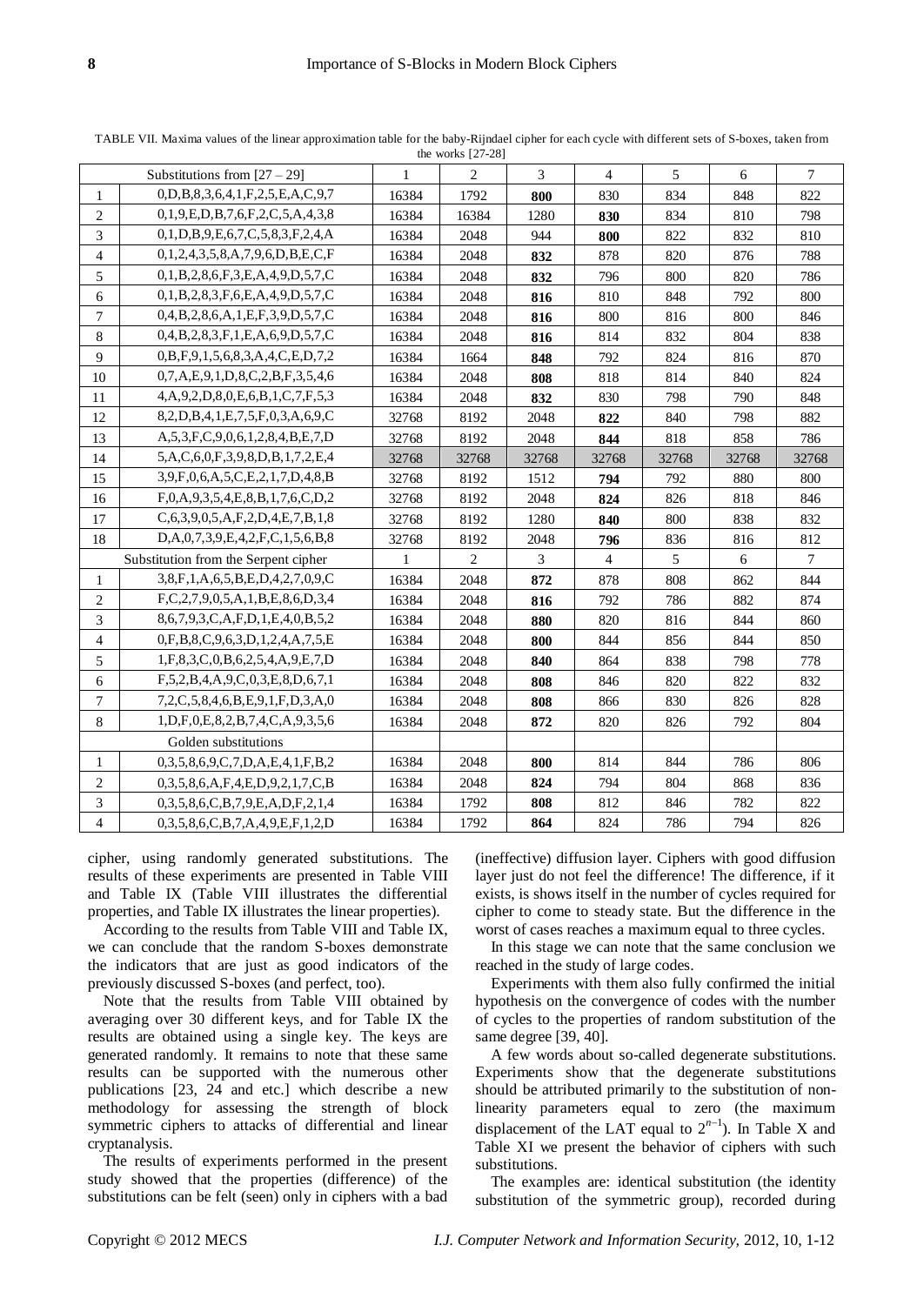experiments in Table I and Table III at number 14, and the specially generated substitution of [22] (with the nonlinearity exponent equal to zero). We are concluding this long discussion of the degenerate substitutions.

| TABLE VIII. Maxima values of total differentials (XOR tables) for the baby-Rijndael cipher for each cycle with randomly generated S-boxes | in a common proposition of the common proposition of the common contract of the common contract of the common o |  |  |
|-------------------------------------------------------------------------------------------------------------------------------------------|-----------------------------------------------------------------------------------------------------------------|--|--|
|                                                                                                                                           |                                                                                                                 |  |  |

|    | Randomly generated S-boxes                                                              |       | 2      | 3     | 4     | 5     | 6     |
|----|-----------------------------------------------------------------------------------------|-------|--------|-------|-------|-------|-------|
|    | $0, A, 4, C, 3, 7, E, 9, 1, F, 2, B, 5, 6, D, 8$                                        | 24576 | 335,9  | 25,27 | 19,27 | 18.93 | 19,27 |
| 2  | B, 5, A, 2, 7, D, 8, E, 4, 3, 1, F, 6, C, 9, 0                                          | 32768 | 768    | 34,4  | 19,07 | 18.87 | 19,27 |
| 3  | 3, B, 4, C, 1, A, 8, 5, 2, 0, D, E, 7, 6, 9, F                                          | 24576 | 355,2  | 21,93 | 19    | 19,33 | 19,2  |
| 4  | 3,6,C,7,0,D,5,A,B,1,2,4,9,8,F,E                                                         | 24576 | 223,2  | 19,53 | 19,2  | 19    | 18,93 |
|    | 2,4,5,A,9,E,7,B,C,6,F,3,1,0,8,D                                                         | 24576 | 223,1  | 19,53 | 19,33 | 19,33 | 19,27 |
| 6  | C,A,E,2,0,9,4,8,5,1,6,B,7,D,F,3                                                         | 24576 | 524,00 | 32,13 | 19,33 | 19.27 | 19,00 |
| 7  | 0, D, F, 5, 7, 4, 3, B, E, 6, 9, 2, 8, C, 1, A                                          | 24576 | 190,40 | 20,93 | 19,07 | 19.07 | 19.4  |
| 8  | 7, F, E, B, 1, 2, 0, D, 5, C, 4, 8, A, 3, 6, 9                                          | 24576 | 328,00 | 35,6  | 19,33 | 19,13 | 19,2  |
| 9  | 4,2,0,E,6,B,D,7,C,A,9,F,1,5,3,8                                                         | 24576 | 216    | 19,16 | 19,2  | 19,33 | 19,47 |
| 10 | $6,1,7,\mathrm{F},\mathrm{C},4,5,\mathrm{D},0,\mathrm{E},8,2,\mathrm{A},3,\mathrm{B},9$ | 24576 | 336    | 29,07 | 19,2  | 19,53 | 19,27 |

TABLE IX. Maxima values of the linear approximation table for the baby-Rijndael cipher for each cycle with randomly generated S-boxes

|                | Randomly generated S-boxes                                                  |       | 2    | 3    | 4   | 5   | 6   |
|----------------|-----------------------------------------------------------------------------|-------|------|------|-----|-----|-----|
|                | $0, A, 4, C, 3, 7, E, 9, 1, F, 2, B, 5, 6, D, 8$                            | 24576 | 5184 | 1000 | 796 | 814 | 824 |
| 2              | B, 5, A, 2, 7, D, 8, E, 4, 3, 1, F, 6, C, 9, 0                              | 24576 | 5248 | 1616 | 828 | 838 | 836 |
| 3              | 3, B, 4, C, 1, A, 8, 5, 2, 0, D, E, 7, 6, 9, F                              | 24576 | 3584 | 984  | 816 | 808 | 794 |
| $\overline{4}$ | $3,6, C, 7,0, D, 5, A, B, 1,2,4,9,8, F, E$                                  | 24576 | 3584 | 816  | 794 | 820 | 808 |
| 5              | 2,4,5,A,9,E,7,B,C,6,F,3,1,0,8,D                                             | 24576 | 3520 | 856  | 886 | 844 | 866 |
| 6              | $C, A, E, 2, 0, 9, 4, 8, 5, 1, 6, B, 7, D, F, 3$                            | 24576 | 5248 | 1096 | 826 | 804 | 822 |
| 7              | $0, D, F, 5, 7, 4, 3, B, E, 6, 9, 2, 8, C, 1, A$                            | 24576 | 3584 | 928  | 858 | 816 | 810 |
| 8              | 7, F, E, B, 1, 2, 0, D, 5, C, 4, 8, A, 3, 6, 9                              | 24576 | 3520 | 808  | 874 | 850 | 842 |
| 9              | $4,2,0,\text{E},6,\text{B},\text{D},7,\text{C},\text{A},9,\text{F},1,5,3,8$ | 16384 | 2048 | 816  | 800 | 784 | 880 |
| 10             | 6,1,7,F,C,4,5,D,0,E,8,2,A,3,B,9                                             | 24576 | 5248 | 1576 | 900 | 814 | 850 |

TABLE X. Maxima values of XOR table for the Heys cipher for each cycle with the degenerateS-boxes

|   | Substitution                                                        | Maxima value for XOR table for the different cycle numbers |                |          |          |          |          |  |  |
|---|---------------------------------------------------------------------|------------------------------------------------------------|----------------|----------|----------|----------|----------|--|--|
|   | 1,2,3,4,5,6,7,8,9,1A,B,C,D,E,F<br>$LAT-8$ , $XOR-10$                |                                                            |                | 3        |          |          | 6        |  |  |
|   |                                                                     | 57617.07                                                   | 50364.40       | 45675.60 | 40971.40 | 37338.80 | 39267.00 |  |  |
|   |                                                                     | Number of cycles                                           |                |          |          |          |          |  |  |
|   |                                                                     | $\mathbf{r}$                                               | 8              | 9        | 10       | 11       | 12       |  |  |
|   |                                                                     | 41487.80                                                   | 43386.53       | 44803,13 | 46411.40 | 47075.40 | 47872.93 |  |  |
|   | Substitution 14 from Table 2                                        | Number of cycles                                           |                |          |          |          |          |  |  |
|   | 5, A, C, 6, 0, F, 3, 9, 8, D, B, 1, 7, 2, E, 4<br>$LAT-8$ , $XOR-8$ |                                                            | $\mathfrak{D}$ |          |          | 5        | 6        |  |  |
|   |                                                                     | 32768                                                      | 16384          | 5043,20  | 1327,87  | 369,60   | 151,07   |  |  |
|   |                                                                     | Number of cycles                                           |                |          |          |          |          |  |  |
|   |                                                                     |                                                            | 8              | 9        | 10       | 11       | 12       |  |  |
| 2 |                                                                     | 61,53                                                      | 32,60          | 24.20    | 23.87    | 23,93    | 24,13    |  |  |
|   | Substitution 1 from Table 9                                         | Number of cycles                                           |                |          |          |          |          |  |  |
|   | C,D,5,1,A,B,6,2,E,3,7,F,4,0,8,9<br>$LAT-8$ , $XOR-12$               |                                                            | $\mathfrak{D}$ | 3        | 4        | 5        | 6        |  |  |
|   |                                                                     | 49152,00                                                   | 27648.00       | 15552,00 | 3616,00  | 1016.00  | 451,27   |  |  |
|   |                                                                     | Number of cycles                                           |                |          |          |          |          |  |  |
|   |                                                                     |                                                            | 8              | 9        | 10       | 11       | 12       |  |  |
| 3 |                                                                     | 209.27                                                     | 106.60         | 53,07    | 27,53    | 20.07    | 19,07    |  |  |

It is important to highlight that the probability of being in a degenerate substitution during their random formation is very low. Thus, the probability of getting a nibble substitution nonlinearity exponent equal to zero, according to calculations, is close to 0.0001. To generate the byte substitution with the same exponent of nonlinearity we will need to iterate over one billion permutations.

However, the examples of degenerate and nondegenerate permutations clearly indicate that the S-boxes in the ciphers are very important. It is impossible to build good cryptographic transformations without substitutions non-degenerate type. Substitutions work one of the important mechanisms for cipher - the mechanism of nonlinear mixing (rearrangement) bits of data blocks by means of which the effect of randomness in their transformation is possible most easily to achieve.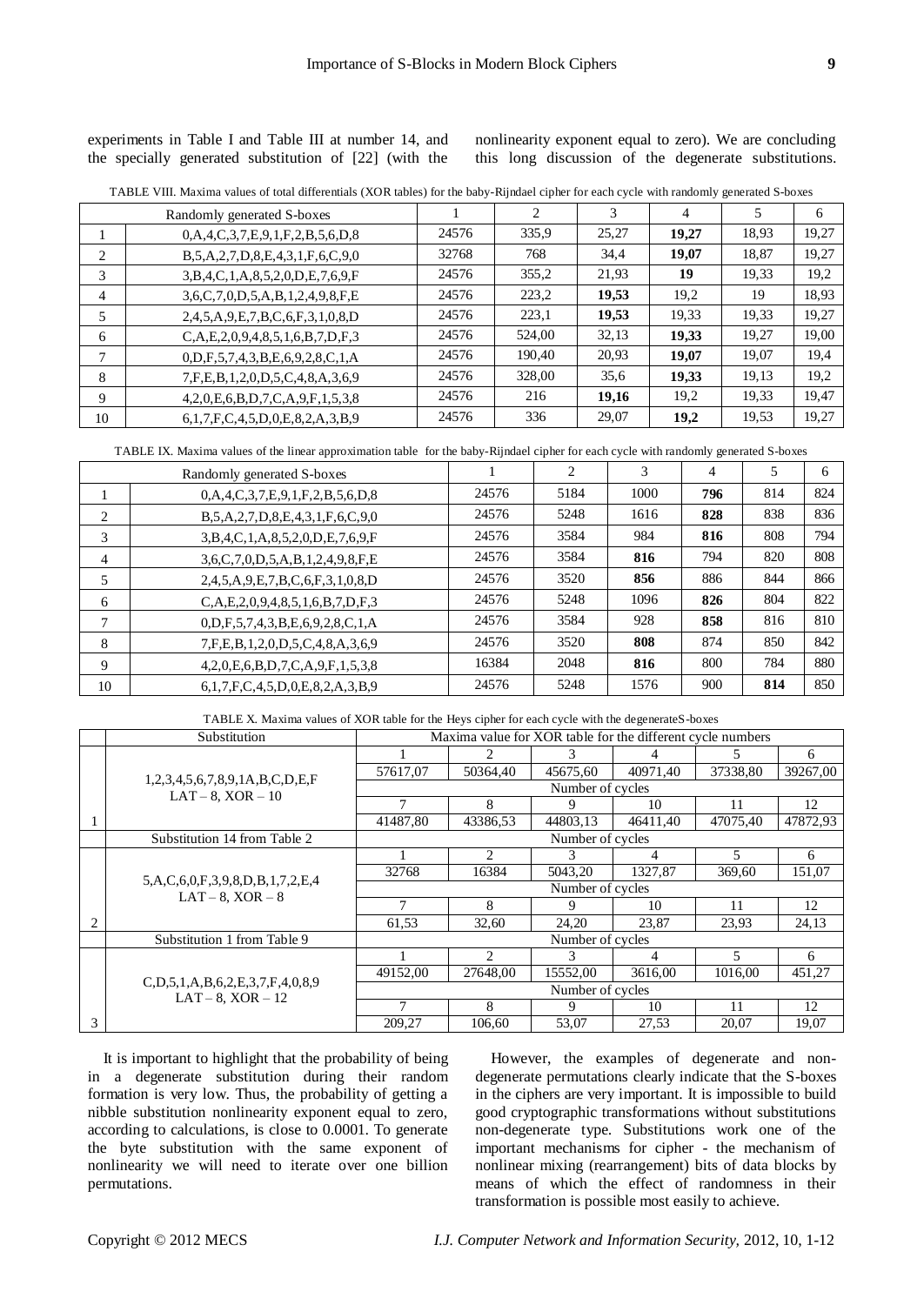|                | Substitution                                   | Maxima value for LAT table for the different cycle numbers |                |       |       |       |       |  |  |
|----------------|------------------------------------------------|------------------------------------------------------------|----------------|-------|-------|-------|-------|--|--|
|                | 0,1,2,3,4,5,6,7,8,9,1A,B,C,D,E,F               |                                                            | 2              | 3     | 4     | 5     | 6     |  |  |
|                |                                                | 32768                                                      | 32768          | 32768 | 32768 | 32768 | 32768 |  |  |
|                |                                                | Number of cycles                                           |                |       |       |       |       |  |  |
|                |                                                | 7                                                          | 8              | 9     | 10    | 11    | 12    |  |  |
|                |                                                | 32768                                                      | 32768          | 32768 | 32768 | 32768 | 32768 |  |  |
|                | Substitution 14 from Table 2                   | Number of cycles                                           |                |       |       |       |       |  |  |
|                | 5, A, C, 6, 0, F, 3, 9, 8, D, B, 1, 7, 2, E, 4 |                                                            | $\overline{2}$ | 3     | 4     | 5     | 6     |  |  |
|                |                                                | 32768                                                      | 32768          | 32768 | 32768 | 32768 | 32768 |  |  |
| $\overline{c}$ |                                                | Number of cycles                                           |                |       |       |       |       |  |  |
|                |                                                | 7                                                          | 8              | 9     | 10    | 11    | 12    |  |  |
|                |                                                | 32768                                                      | 32768          | 32768 | 32768 | 32768 | 32768 |  |  |
|                | Substitution 1 from Table 9                    | Number of cycles                                           |                |       |       |       |       |  |  |
|                | C.D.5.1.A.B.6.2.E.3.7.F.4.0.8.9                |                                                            | 2              | 3     | 4     | 5     | 6     |  |  |
|                |                                                | 32768                                                      | 24576          | 12288 | 5244  | 2044  | 1080  |  |  |
| 3              |                                                | Number of cycles                                           |                |       |       |       |       |  |  |
|                |                                                | 7                                                          | 8              | 9     | 10    | 11    | 12    |  |  |
|                |                                                | 792                                                        | 872            | 826   | 816   | 842   | 816   |  |  |

TABLE XI. Maxima values of the linear approximation table for the Heys cipher for each cycle with the degenerate S-boxes

## VI. CONCLUSIONS

There are quite a lot of well-known S-box structures, designed and used in a variety of ciphers (S-boxes that are built using the apparatus of Boolean functions, Sboxes, constructed on the basis of a deterministic type of transformation, random permutations, constructed using different criteria, S-boxes selected by exhaustive search according to certain criteria, and other structures). As we can see from the results, you can see the difference between the S-blocks only when used in a cyclic transformation of a cipher with a weak linear transformation (like in DES or Heys ciphers). This weakness shows itself in the increased number of cycles of encryption required to achieve steady-state, which is defined as the time from which the laws of XOR table distribution and table of linear approximations begin to repeat the relevant laws of probability distribution of a random permutation. Next, we present an analysis of the dynamic properties of the Heys cipher for Nibble S-boxes (cipher with a weak linear transformation), which are concentrated around the following statements:

- the most effective S-boxes, called ideal in the [28]. For them, the minimum number of cycles required for the Heys cipher to achieve a steady state with differential parameters is equal to 6 (for linear parameter it is even 5);
- all the other S-boxes of a special type from [28 and others], as well as the S-boxes of deterministic and random type have a dynamic performance of coming to a steady state, varied considerably (from 6 to 9 or more cycles);
- S-boxes, which were used while design modern ciphers, aimed at ensuring the minimum of values of delta-uniformity and the maximum attainable values of the nonlinearity (S-boxes constructed by the ideas of K. Nyberg: S-block of AES, Camellia, Labyrinth, ADE, etc.), in terms of dynamic properties have quite low performance;

Good linear transformation (a transformation with a high branching factor) eliminates the difference between the S-boxes (of a non-trivial type). All known S-boxes used in the ciphers, show almost the same value performance indicator (the number of cycles to achieve a steady state output equal to 3-4).

In general, if we talk about the asymptotic values of the maxima of the differentials and linear hulls (calculated with the full set of enciphering conversions) determining stability performance by modern standards, then for almost all known ciphers, they (values) do not depend on the properties of S-blocks used. This fact leads to an important conclusion for cryptography that seeking Sblock constructions with improved cryptographic performance is not a prospective task and it is the intensively developing direction of cryptography has no future. To be more precise, those are cipher with a strong linear transformation. For a cipher with an inefficient linear transformation the problem of finding better Sblock structures remains relevant, but we must accept the fact that the cipher with an inefficient linear transformation will always be significantly (three or more cycles) worse in terms of dynamics of the transition to the stationary state required for a cipher with a strong cipher a linear transformation. Moreover, for the cipher with an inefficient linear transformation the S-blocks may be such that the cipher will have an overextended period of transition to the stationary state, as it turned out, for example, for cipher DES when it took 13 cycles to obtain differential characteristic significantly more plausible than it follows from theoretical calculations for the random substitution.

At the same time, the S-blocks are necessary and essential part of effective encryption with the main importance being one of the main functions of encryption procedures - a nonlinear entanglement of bit outputs, with the main importance is the property of chaotic nonlinear conversion, which is shown mostly in a random change of bit positions in its output. When we deal with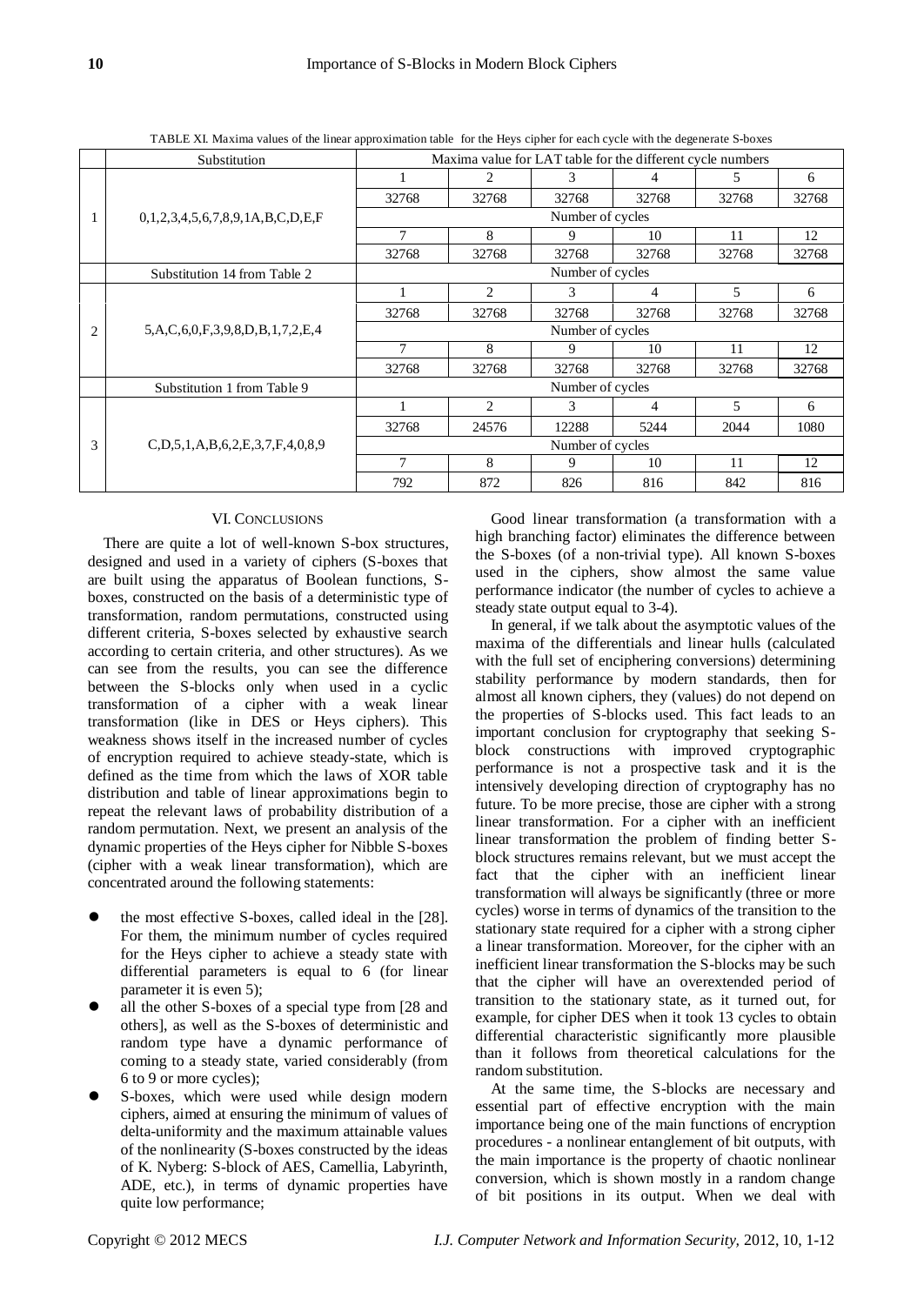sequential execution of several of these conversions is practically independent regardless the specific type of the initial non-linear conversion (of a non-trivial type) we face a statistical balancing of effects from the impacts of each of the input bits, which results in a homogeneous (stationary) distribution for each transition of the input difference ∆X in the output difference ∆Y.

The blocks of nonlinear substitutions (S-blocks) only affect the dynamics of the transition to stationary states, attributable of random permutations of a corresponding degree. Thus, S-blocks are an essential component of modern iterative ciphers. This is one of the simplest mechanisms of introduction of non-linearity in the cryptographic transformation, although implementing a nonlinear transformation is possible without the S-block designs (such as in the code ThreeFish). But in this case, the non-linear transformation can be interpreted as the corresponding S-box. Removal of non-linear transformation (or its low efficiency) destroys one of the essential mechanisms of random mixing implemented by a cipher.

It should be noted that the nonlinear substitution transformations play an important role in the formation of mechanism of random mixing. They (S-blocks) are themselves a source of random permutations of bits of input data blocks. And without the introduction of random component, set by the cyclic sub-keys , the product of substitution transformation leads to the random resulting substitutive transformation (the distribution laws of transitions XOR tables and the tables shifting of linear approximations repeat the corresponding laws of distributions of random permutation), regardless of the initial permutation conversion (not trivial type). Dew to this mechanism (it can be said of the law of nature) a cycle reaches the steady state which involves increasing a number of cycles. Further increase in a number of cycles does not make in impact on the cipher performance durability.

Another fact revealed during the experiments: a good substitutions including ideal ones are not devoid of identical transitions (fixed points). Moreover substitutions, with up to 6 fixed points (in our experiments) are more suitable for cryptographic applications.

No doubt that similar conclusion will be true for higher degree substitutions.

### **REFERENCES**

- [1] C. M. Adams. A formal and practical design procedure for Substitution-Permutation network cryptosystem. PhD thesis, Department of Electrical Engineering, Queen's University at Kingston, 1990.
- [2] C. M. Adams. And S.E. Tavares. The Structured design of cryptographically good S-boxes. *Journal of Cryptology,* 3(1): 27-41, 1990.
- [3] R. Forré. Methods and instruments for designing Sboxes. Journal of Cryptology, 2(3): 115-130,1990.
- [4] K. Nyberg. Perfect nonlinear *S*-boxes. In Advances in cryptology - EUROCRYPT91, volume 547, Lecture

Notes in Computer Science, pp. 378-386. Springer-Verlag, Berlin, Heidelberg, New York, 1991.

- [5] E.F. Brickell, J.H. Moore, and M.R. Purtill. Structure in the S-boxes DES. Advances in cryptology, CRYPTOZb, Lecture Notes in Computer Science, vol. 263.A.M. Odlyzko ed., Springer-Verlag, pages 3-8, 1987.
- [6] M. H. Dawson. A unified framework for substitution box design based on information theory. Vaster's thesis, Queen's University, Kingston, Ontario, Canada, 1991.
- [7] E. Biham, A. Shamir. Differential Cryptanalysis of DES-like Cryptosystems. Journal of Cryptology, Vol. 4 No.l, 1991, pp. 3-72.
- [8] K. Nyberg and L.R. Knudsen. Provable security against differential cryptanalysis. In Advances in cryptology - EUROCRYPT'92, volume Lecture Notes in Computer Science, Springer-Verlag, Berlin, Heidelberg, New York, 1992, pp. 566-574.
- [9] T. Beth and C. Ding. On permutations against differential cryptanalysis. In Advances in cryptology - EUROCRYPT'93. Springer-Verlag, Berlin, Heidelberg, New York, 1993.
- [10] K. Nyberg. Differentially uniform mappings for cryptography. In Advances in cryptology Proceedings of EUROCRYPT'93 (1994) vol. 765, Lecture Notes in Computer Science Springer-Verlag, Berlin, Heidelberg, New York, pp. 55-65.
- [11] Seberry J., Zhang X.M., Zheng Y. "Pitfalls in Designing Boxes (Extended Abstract)"//, Copyright © Springer-Verlag, 1998, pp. 383-396.
- [12] Seberry J., Zhang X.M., Zheng Y.: Relationships among nonlinearity criteria. Presented *EUROCRYPTV4,* 1994.
- [13] F. Sano, K. Ohkuma, H. Shimizu, S. Kawamura. On the Security of Nested SPN Cipher against the Differential and Linear Cryptanalysis/ IEICE Trans. Fundamentals, vol. E86-a, NO.1 January 2003, pp. 37-46.
- [14] S. Hong, S. Lee, J. Lim, J. Sung, D. Cheon and I. Cho. Provable Security against Differential and Linear cryptanalysis for SPN Structure. B. Schneier (Ed.): FSE 2000, LNCS 1978, pp. 273-283, 2001.
- [15] L. Keliher, H. Meijer, and S. Tavares, "New method for upper bounding the maximum average linear hull probability for SPNs," Advances in Cryptology, Proceedings of Eurocrypt '01, LNCS 2045, B. Pfitzmann, Ed., Springer-Verlag, 2001, pp. 420-436.
- [16] L. Keliher, H. Meijer, and S. Tavares, "Improving the upper bound on the maximum average linear hull probability for Rijndael", Advances in Cryptology, Selected Areas in Cryptography '01, LNCS 2259, S. Vaudenay, A.M. Youssef, Eds., Springer-Verlag, 2001, pp. 112-128.
- [17] Thomas Baignoires and Serge Vaudenay. Proving the Security of AES Substitution-Permutation Network. [http://lasecwww.epfl.ch.](http://lasecwww.epfl.ch/) 2004. p. 16.
- [18] Aleksiychuk A.N. Assessing the stability of a block cipher Kalina on the methods of the difference, with respect to linear cryptanalysis and algebraic attacks